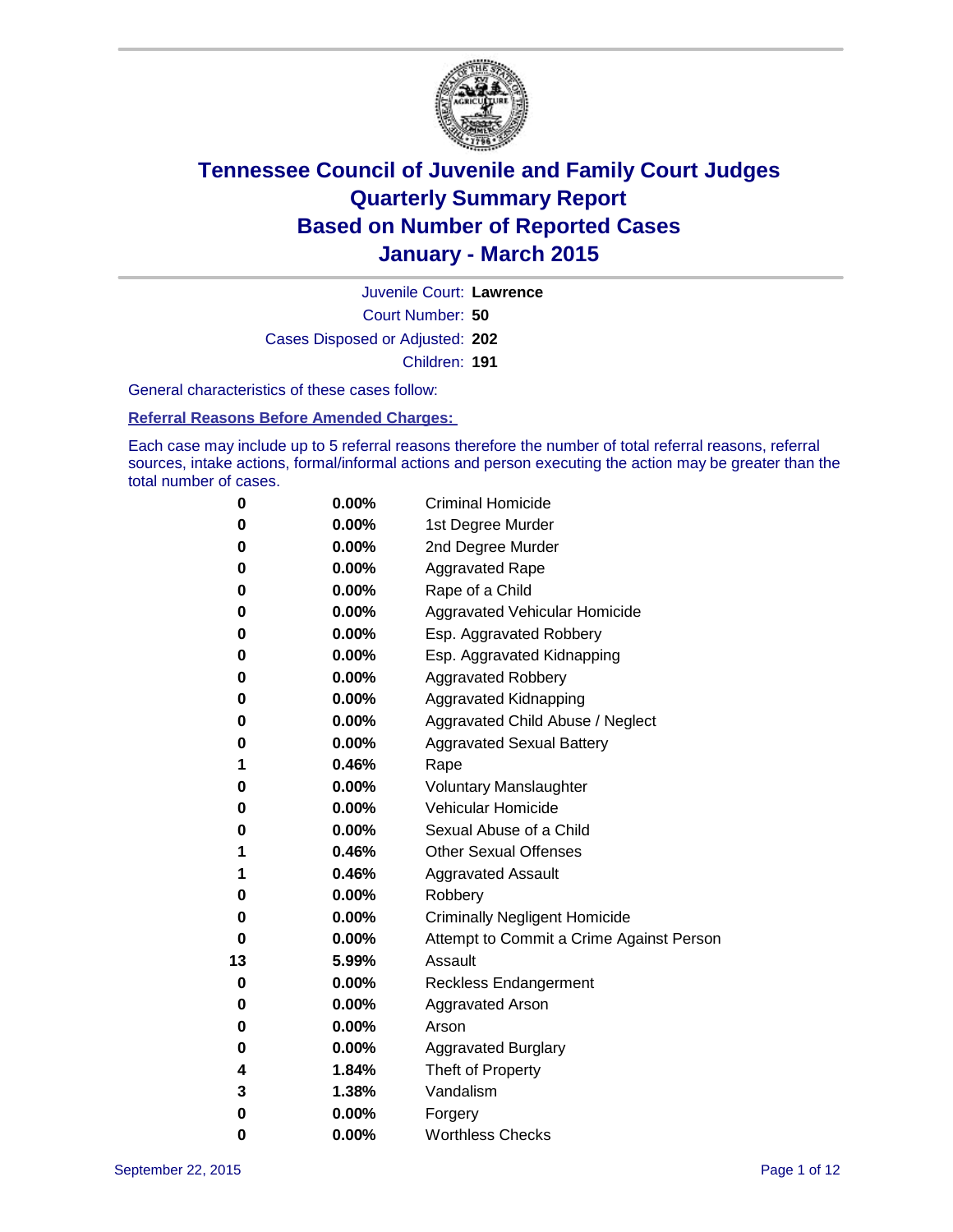

Court Number: **50** Juvenile Court: **Lawrence** Cases Disposed or Adjusted: **202** Children: **191**

#### **Referral Reasons Before Amended Charges:**

Each case may include up to 5 referral reasons therefore the number of total referral reasons, referral sources, intake actions, formal/informal actions and person executing the action may be greater than the total number of cases.

| 0  | $0.00\%$ | Illegal Possession / Fraudulent Use of Credit / Debit Cards |
|----|----------|-------------------------------------------------------------|
| 0  | 0.00%    | <b>Burglary</b>                                             |
| 0  | 0.00%    | Unauthorized Use of a Vehicle                               |
| 0  | 0.00%    | <b>Cruelty to Animals</b>                                   |
| 0  | 0.00%    | Sale of Controlled Substances                               |
| 8  | 3.69%    | <b>Other Drug Offenses</b>                                  |
| 0  | $0.00\%$ | Possession of Controlled Substances                         |
| 0  | 0.00%    | <b>Criminal Attempt</b>                                     |
| 0  | 0.00%    | Carrying Weapons on School Property                         |
| 0  | 0.00%    | Unlawful Carrying / Possession of a Weapon                  |
| 0  | 0.00%    | <b>Evading Arrest</b>                                       |
| 0  | 0.00%    | Escape                                                      |
| 0  | 0.00%    | Driving Under Influence (DUI)                               |
| 2  | 0.92%    | Possession / Consumption of Alcohol                         |
| 0  | 0.00%    | Resisting Stop, Frisk, Halt, Arrest or Search               |
| 0  | 0.00%    | <b>Aggravated Criminal Trespass</b>                         |
| 1  | 0.46%    | Harassment                                                  |
| 0  | 0.00%    | Failure to Appear                                           |
| 0  | 0.00%    | Filing a False Police Report                                |
| 0  | 0.00%    | Criminal Impersonation                                      |
| 1  | 0.46%    | <b>Disorderly Conduct</b>                                   |
| 0  | 0.00%    | <b>Criminal Trespass</b>                                    |
| 0  | $0.00\%$ | <b>Public Intoxication</b>                                  |
| 0  | 0.00%    | Gambling                                                    |
| 54 | 24.88%   | Traffic                                                     |
| 0  | 0.00%    | <b>Local Ordinances</b>                                     |
| 0  | 0.00%    | Violation of Wildlife Regulations                           |
| 0  | 0.00%    | Contempt of Court                                           |
| 4  | 1.84%    | Violation of Probation                                      |
| 0  | 0.00%    | Violation of Aftercare                                      |
| 11 | 5.07%    | <b>Unruly Behavior</b>                                      |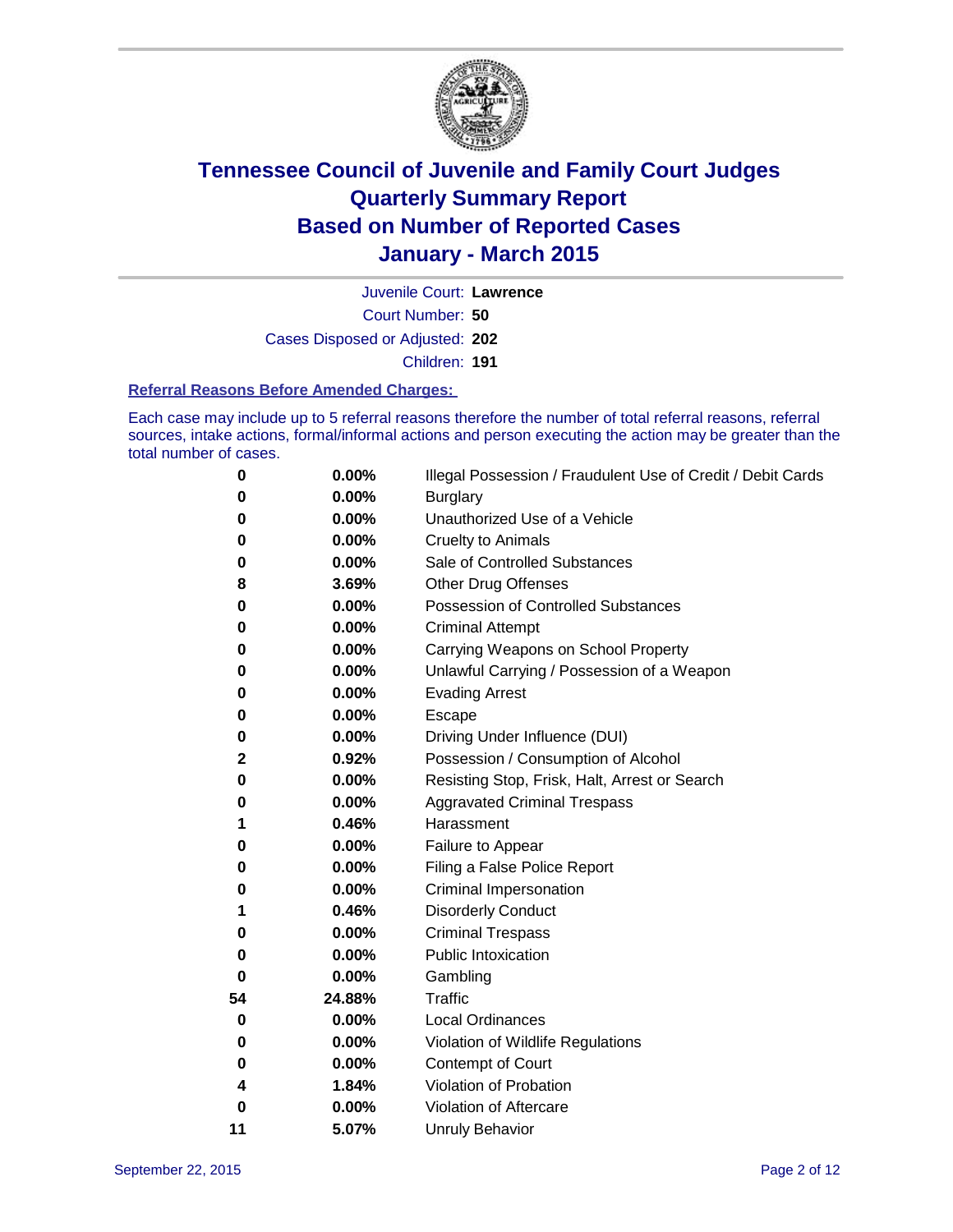

Court Number: **50** Juvenile Court: **Lawrence** Cases Disposed or Adjusted: **202** Children: **191**

#### **Referral Reasons Before Amended Charges:**

Each case may include up to 5 referral reasons therefore the number of total referral reasons, referral sources, intake actions, formal/informal actions and person executing the action may be greater than the total number of cases.

| 72  | 33.18%  | Truancy                                |
|-----|---------|----------------------------------------|
| 1   | 0.46%   | In-State Runaway                       |
| 0   | 0.00%   | Out-of-State Runaway                   |
| 6   | 2.76%   | Possession of Tobacco Products         |
| 0   | 0.00%   | Violation of a Valid Court Order       |
| 0   | 0.00%   | <b>Violation of Curfew</b>             |
| 0   | 0.00%   | Sexually Abused Child                  |
| 0   | 0.00%   | <b>Physically Abused Child</b>         |
| 27  | 12.44%  | Dependency / Neglect                   |
| 1   | 0.46%   | <b>Termination of Parental Rights</b>  |
| 0   | 0.00%   | <b>Violation of Pretrial Diversion</b> |
| 1   | 0.46%   | Violation of Informal Adjustment       |
| 4   | 1.84%   | <b>Judicial Review</b>                 |
| 0   | 0.00%   | <b>Administrative Review</b>           |
| 0   | 0.00%   | <b>Foster Care Review</b>              |
| 0   | 0.00%   | Custody                                |
| 0   | 0.00%   | Visitation                             |
| 0   | 0.00%   | Paternity / Legitimation               |
| 0   | 0.00%   | Child Support                          |
| 0   | 0.00%   | <b>Request for Medical Treatment</b>   |
| 0   | 0.00%   | <b>Consent to Marry</b>                |
| 1   | 0.46%   | Other                                  |
| 217 | 100.00% | <b>Total Referrals</b>                 |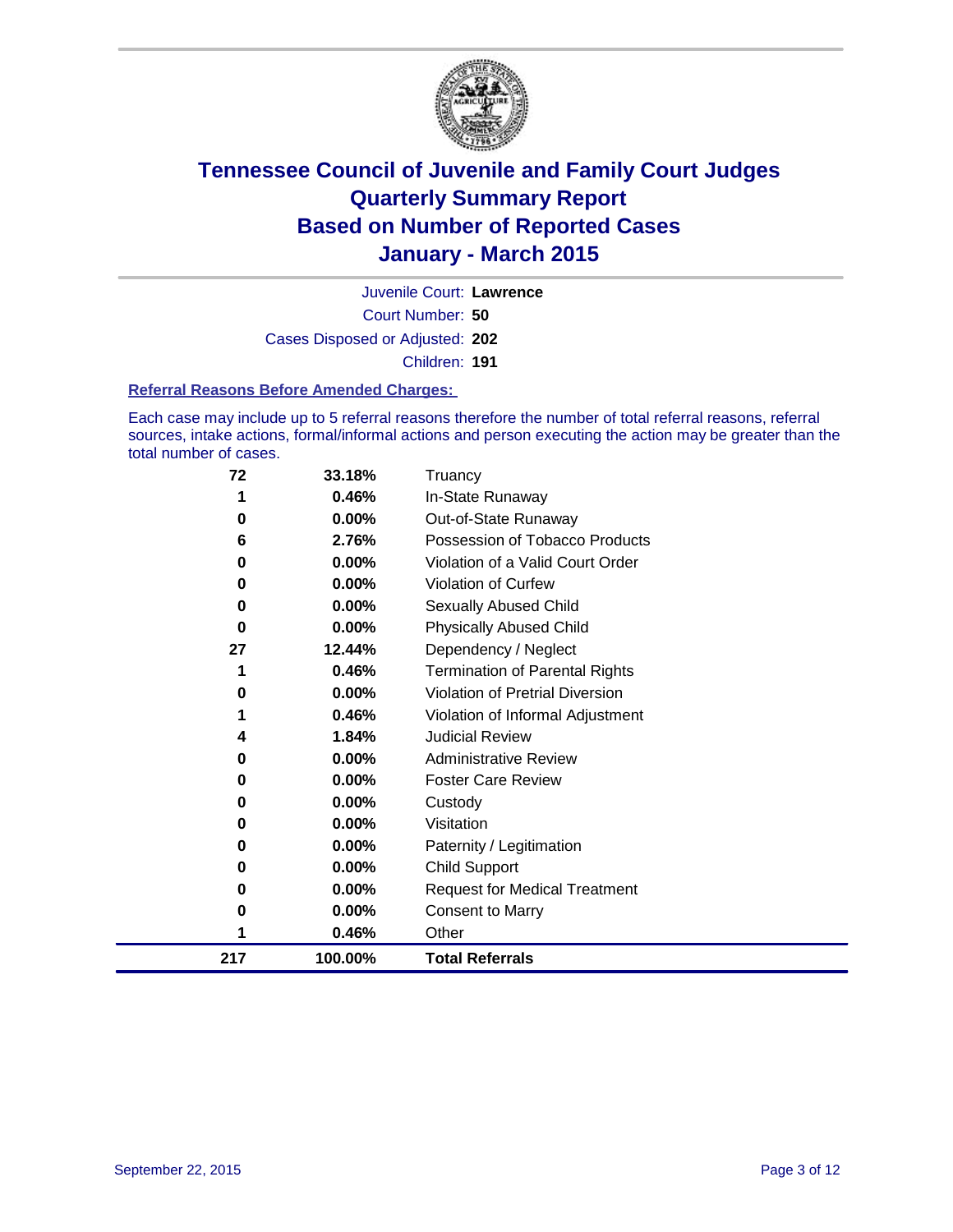

| Juvenile Court: Lawrence        |  |
|---------------------------------|--|
| Court Number: 50                |  |
| Cases Disposed or Adjusted: 202 |  |
| Children: 191                   |  |
| <b>Referral Sources: 1</b>      |  |

| 217 | 100.00%  | <b>Total Referral Sources</b>     |
|-----|----------|-----------------------------------|
| 0   | 0.00%    | Other                             |
| 0   | 0.00%    | Unknown                           |
| 0   | $0.00\%$ | Hospital                          |
| 0   | 0.00%    | Child & Parent                    |
| 4   | 1.84%    | Victim                            |
| 0   | $0.00\%$ | <b>Other Court</b>                |
| 0   | $0.00\%$ | Social Agency                     |
| 2   | 0.92%    | <b>Court Staff</b>                |
| 0   | 0.00%    | <b>District Attorney's Office</b> |
| 0   | $0.00\%$ | <b>Other State Department</b>     |
| 28  | 12.90%   | <b>DCS</b>                        |
| 0   | 0.00%    | <b>CSA</b>                        |
| 75  | 34.56%   | School                            |
| 0   | $0.00\%$ | Self                              |
| 9   | 4.15%    | Relatives                         |
| 3   | 1.38%    | Parents                           |
| 96  | 44.24%   | Law Enforcement                   |

### **Age of Child at Referral: 2**

| 191 | 100.00%  | <b>Total Child Count</b> |
|-----|----------|--------------------------|
| 0   | $0.00\%$ | Unknown                  |
| 1   | 0.52%    | Ages 19 and Over         |
| 65  | 34.03%   | Ages 17 through 18       |
| 51  | 26.70%   | Ages 15 through 16       |
| 18  | 9.42%    | Ages 13 through 14       |
| 13  | 6.81%    | Ages 11 through 12       |
| 43  | 22.51%   | Ages 10 and Under        |
|     |          |                          |

<sup>1</sup> If different than number of Referral Reasons (217), verify accuracy of your court's data.

One child could be counted in multiple categories, verify accuracy of your court's data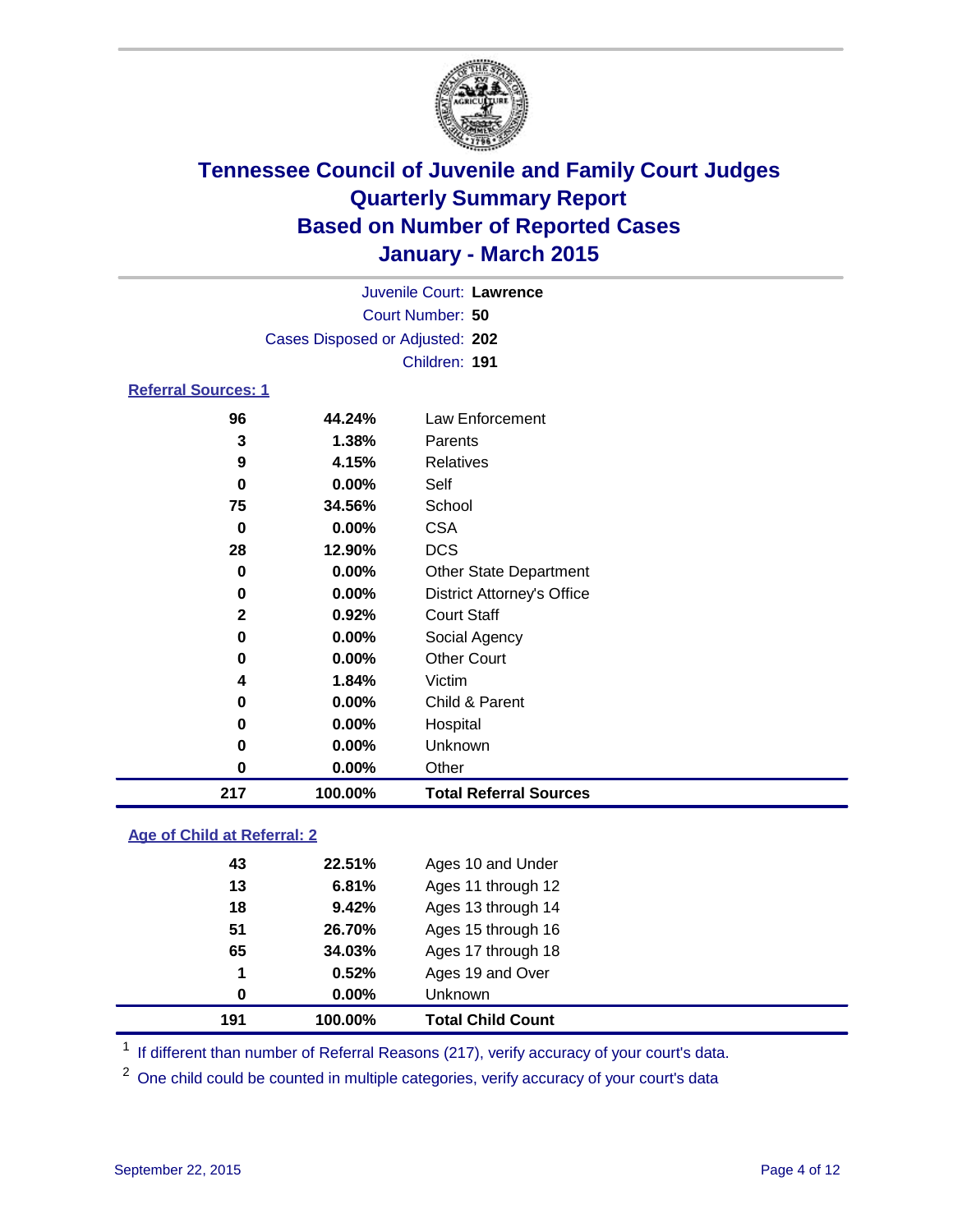

|                           | Juvenile Court: Lawrence                |                          |  |  |  |  |
|---------------------------|-----------------------------------------|--------------------------|--|--|--|--|
| Court Number: 50          |                                         |                          |  |  |  |  |
|                           | Cases Disposed or Adjusted: 202         |                          |  |  |  |  |
|                           |                                         | Children: 191            |  |  |  |  |
| <b>Sex of Child: 1</b>    |                                         |                          |  |  |  |  |
| 113                       | 59.16%                                  | Male                     |  |  |  |  |
| 78                        | 40.84%                                  | Female                   |  |  |  |  |
| $\bf{0}$                  | 0.00%                                   | Unknown                  |  |  |  |  |
| 191                       | 100.00%                                 | <b>Total Child Count</b> |  |  |  |  |
| Race of Child: 1          |                                         |                          |  |  |  |  |
| 180                       | 94.24%                                  | White                    |  |  |  |  |
| 3                         | 1.57%                                   | African American         |  |  |  |  |
| $\bf{0}$                  | 0.00%                                   | Native American          |  |  |  |  |
| 0                         | 0.00%                                   | Asian                    |  |  |  |  |
| $\mathbf 2$               | 1.05%                                   | Mixed                    |  |  |  |  |
| 6                         | 3.14%                                   | Unknown                  |  |  |  |  |
| 191                       | 100.00%                                 | <b>Total Child Count</b> |  |  |  |  |
| <b>Hispanic Origin: 1</b> |                                         |                          |  |  |  |  |
| $\mathbf{2}$              | 1.05%                                   | Yes                      |  |  |  |  |
| 180                       | 94.24%                                  | No                       |  |  |  |  |
| 9                         | 4.71%                                   | Unknown                  |  |  |  |  |
| 191                       | 100.00%                                 | <b>Total Child Count</b> |  |  |  |  |
|                           | <b>School Enrollment of Children: 1</b> |                          |  |  |  |  |
| 190                       | 99.48%                                  | Yes                      |  |  |  |  |
| $\mathbf 0$               | 0.00%                                   | No                       |  |  |  |  |
| 1                         | 0.52%                                   | Unknown                  |  |  |  |  |
| 191                       | 100.00%                                 | <b>Total Child Count</b> |  |  |  |  |

One child could be counted in multiple categories, verify accuracy of your court's data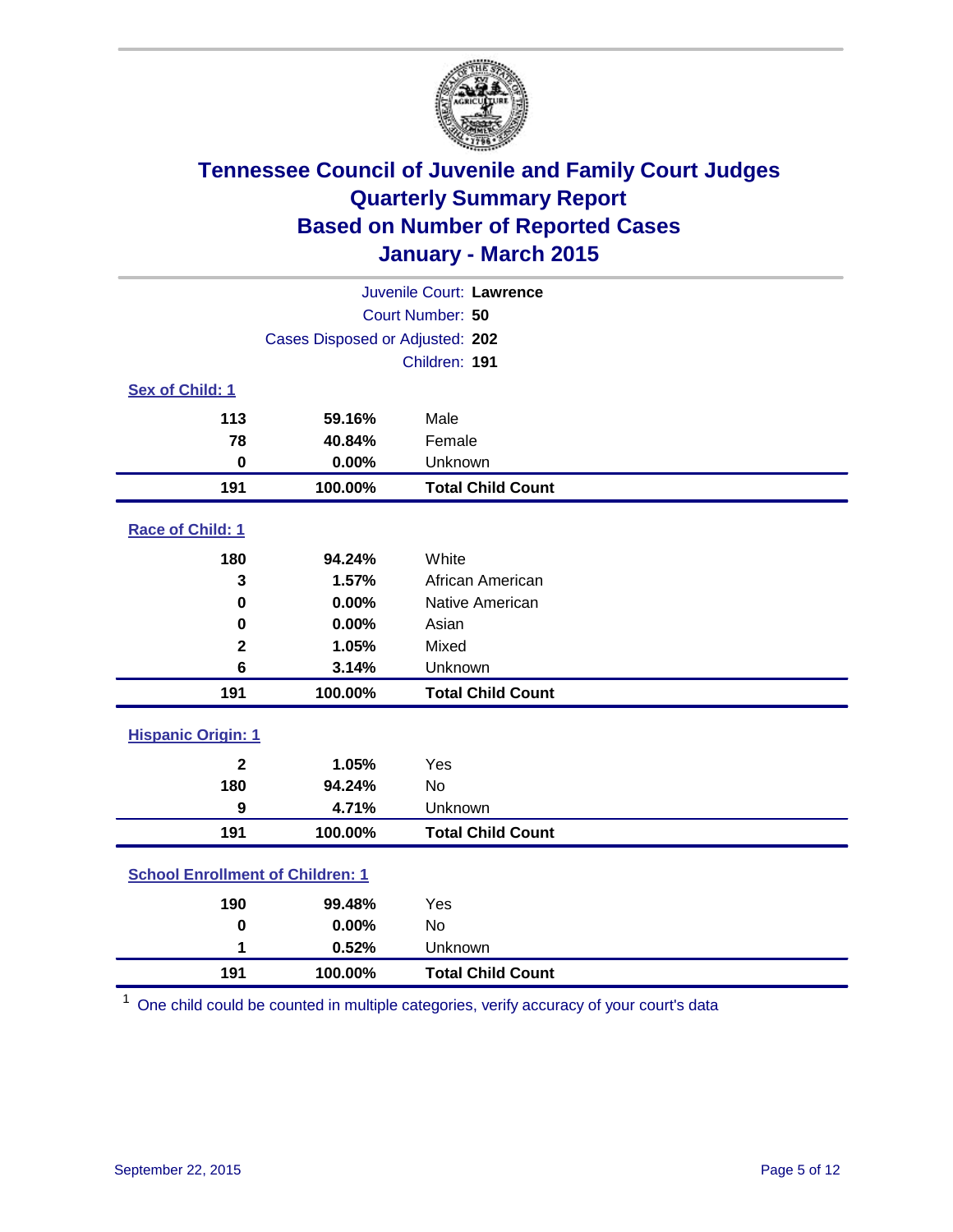

Court Number: **50** Juvenile Court: **Lawrence** Cases Disposed or Adjusted: **202** Children: **191**

### **Living Arrangement of Child at Time of Referral: 1**

| 0   | $0.00\%$ | With Both Biological Parents |
|-----|----------|------------------------------|
| 0   | $0.00\%$ | With Father and Stepmother   |
| 0   | $0.00\%$ | With Mother and Stepfather   |
| 0   | $0.00\%$ | <b>With Mother</b>           |
| 0   | $0.00\%$ | With Father                  |
| 0   | 0.00%    | <b>With Relatives</b>        |
| 0   | 0.00%    | With Adoptive Parents        |
| 0   | $0.00\%$ | With Foster Family           |
| 0   | 0.00%    | In a Group Home              |
| 0   | $0.00\%$ | In a Residential Center      |
| 0   | $0.00\%$ | In an Institution            |
| 0   | $0.00\%$ | Independent                  |
| 191 | 100.00%  | Unknown                      |
| 0   | 0.00%    | Other                        |
| 191 | 100.00%  | <b>Total Child Count</b>     |

#### **Type of Detention: 2**

| 0<br>1<br>0<br>0<br>0<br>0<br>0<br>201 | $0.00\%$<br>0.50%<br>$0.00\%$<br>0.00%<br>$0.00\%$<br>$0.00\%$<br>$0.00\%$<br>99.50% | Non-Secure Placement<br>Juvenile Detention Facility<br>Jail - Complete Separation<br>Jail - Partial Separation<br>Jail - No Separation<br><b>Psychiatric Hospital</b><br><b>Unknown</b><br>Does Not Apply |  |
|----------------------------------------|--------------------------------------------------------------------------------------|-----------------------------------------------------------------------------------------------------------------------------------------------------------------------------------------------------------|--|
| 0                                      | $0.00\%$                                                                             | Other                                                                                                                                                                                                     |  |
| 202                                    | 100.00%                                                                              | <b>Total Detention Count</b>                                                                                                                                                                              |  |

<sup>1</sup> One child could be counted in multiple categories, verify accuracy of your court's data

If different than number of Cases (202) verify accuracy of your court's data.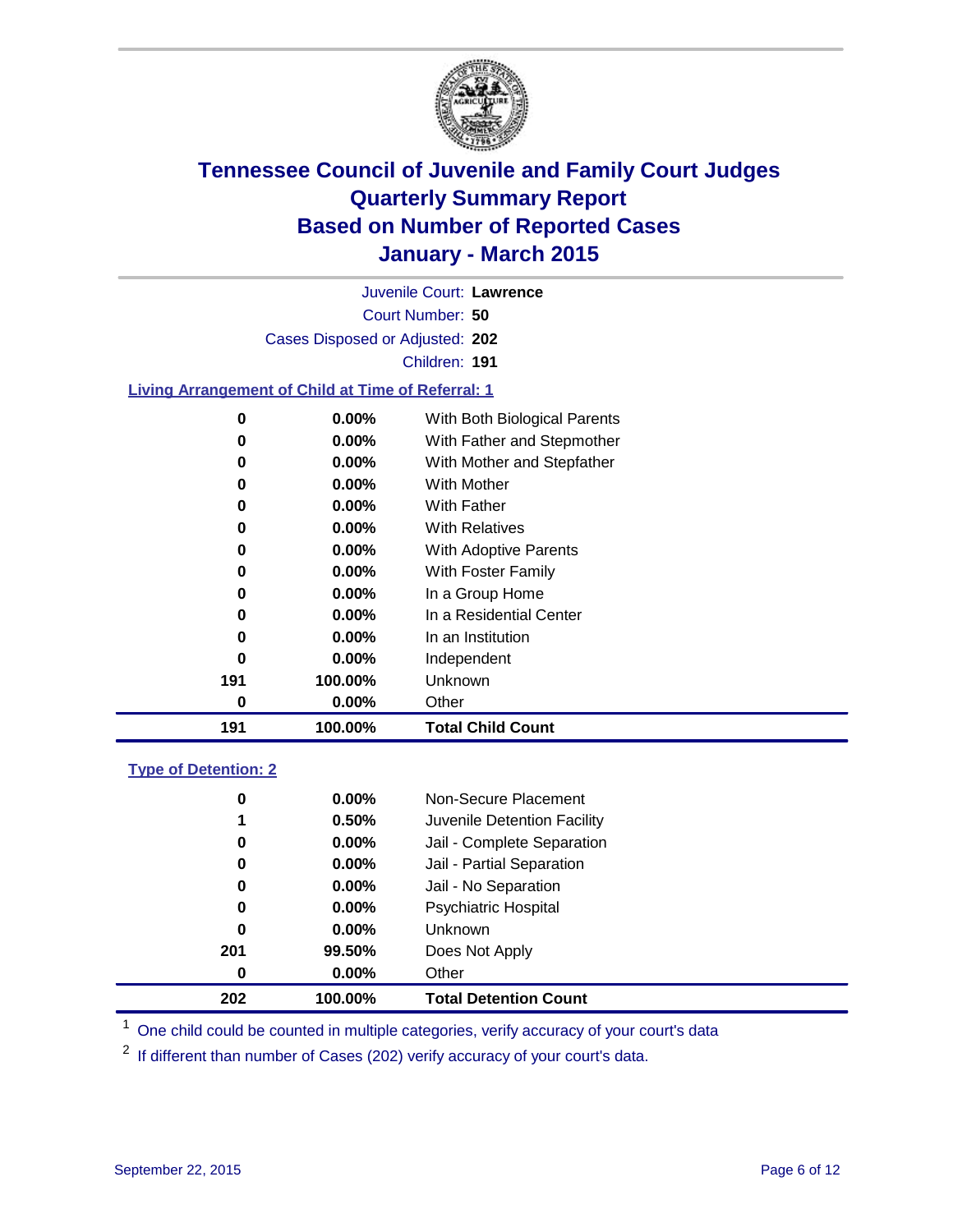

|                                                    | Juvenile Court: Lawrence        |                                      |  |  |  |  |
|----------------------------------------------------|---------------------------------|--------------------------------------|--|--|--|--|
|                                                    | Court Number: 50                |                                      |  |  |  |  |
|                                                    | Cases Disposed or Adjusted: 202 |                                      |  |  |  |  |
|                                                    |                                 | Children: 191                        |  |  |  |  |
| <b>Placement After Secure Detention Hearing: 1</b> |                                 |                                      |  |  |  |  |
| 0                                                  | 0.00%                           | Returned to Prior Living Arrangement |  |  |  |  |
| 1                                                  | 0.50%                           | Juvenile Detention Facility          |  |  |  |  |
| 0                                                  | 0.00%                           | Jail                                 |  |  |  |  |
| 0                                                  | 0.00%                           | Shelter / Group Home                 |  |  |  |  |
| 0                                                  | 0.00%                           | <b>Foster Family Home</b>            |  |  |  |  |
| 0                                                  | 0.00%                           | <b>Psychiatric Hospital</b>          |  |  |  |  |
| 0                                                  | 0.00%                           | Unknown                              |  |  |  |  |
| 201                                                | 99.50%                          | Does Not Apply                       |  |  |  |  |
| 0                                                  | 0.00%                           | Other                                |  |  |  |  |
| 202                                                | 100.00%                         | <b>Total Placement Count</b>         |  |  |  |  |
|                                                    |                                 |                                      |  |  |  |  |
| <b>Intake Actions: 2</b>                           |                                 |                                      |  |  |  |  |
| 144                                                | 66.36%                          | <b>Petition Filed</b>                |  |  |  |  |
| 4                                                  | 1.84%                           | <b>Motion Filed</b>                  |  |  |  |  |
| 69                                                 | 31.80%                          | <b>Citation Processed</b>            |  |  |  |  |
| 0                                                  | 0.00%                           | Notification of Paternity Processed  |  |  |  |  |
| 0                                                  | 0.00%                           | Scheduling of Judicial Review        |  |  |  |  |
| 0                                                  | 0.00%                           | Scheduling of Administrative Review  |  |  |  |  |
| 0                                                  | 0.00%                           | Scheduling of Foster Care Review     |  |  |  |  |
| 0                                                  | 0.00%                           | Unknown                              |  |  |  |  |
| 0                                                  | 0.00%                           | Does Not Apply                       |  |  |  |  |
| 0                                                  | 0.00%                           | Other                                |  |  |  |  |
| 217                                                | 100.00%                         | <b>Total Intake Count</b>            |  |  |  |  |

<sup>1</sup> If different than number of Cases (202) verify accuracy of your court's data.

If different than number of Referral Reasons (217), verify accuracy of your court's data.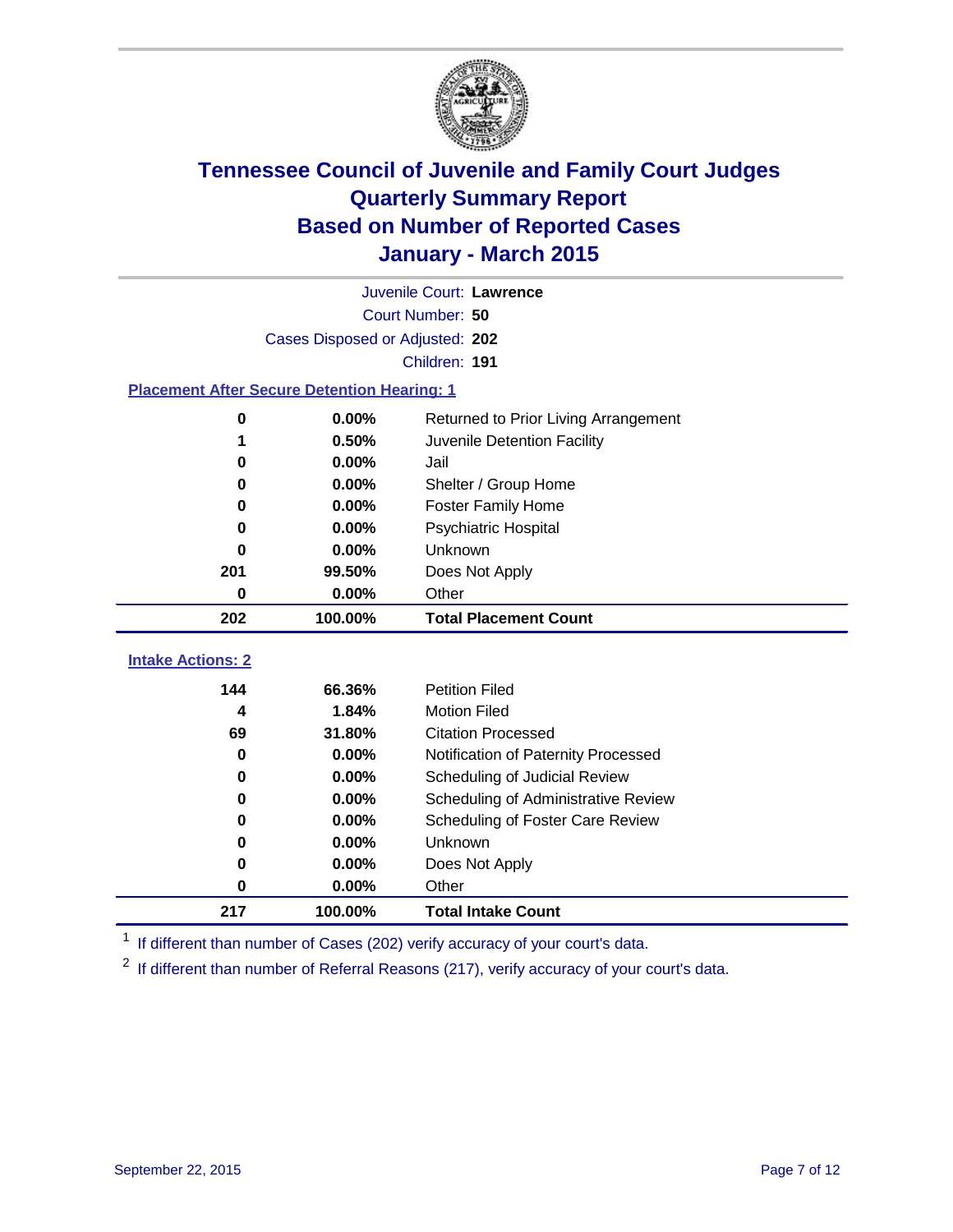

Court Number: **50** Juvenile Court: **Lawrence** Cases Disposed or Adjusted: **202** Children: **191**

### **Last Grade Completed by Child: 1**

| $\bf{0}$    | 0.00%   | Too Young for School         |
|-------------|---------|------------------------------|
| $\bf{0}$    | 0.00%   | Preschool                    |
| 0           | 0.00%   | Kindergarten                 |
| $\pmb{0}$   | 0.00%   | 1st Grade                    |
| 0           | 0.00%   | 1st Grade                    |
| 0           | 0.00%   | 2nd Grade                    |
| 0           | 0.00%   | 2nd Grade                    |
| 0           | 0.00%   | 3rd Grade                    |
| 0           | 0.00%   | 3rd Grade                    |
| 0           | 0.00%   | 4th Grade                    |
| 0           | 0.00%   | 4th Grade                    |
| $\bf{0}$    | 0.00%   | 5th Grade                    |
| $\bf{0}$    | 0.00%   | 5th Grade                    |
| 0           | 0.00%   | 6th Grade                    |
| $\bf{0}$    | 0.00%   | 6th Grade                    |
| 0           | 0.00%   | 7th Grade                    |
| 0           | 0.00%   | 7th Grade                    |
| $\pmb{0}$   | 0.00%   | 8th Grade                    |
| 0           | 0.00%   | 8th Grade                    |
| 0           | 0.00%   | 9th Grade                    |
| 0           | 0.00%   | 9th Grade                    |
| 0           | 0.00%   | 10th Grade                   |
| 0           | 0.00%   | 11th Grade                   |
| 0           | 0.00%   | 12th Grade                   |
| 0           | 0.00%   | Non-Graded Special Ed        |
| 0           | 0.00%   | <b>GED</b>                   |
| 0           | 0.00%   | Graduated                    |
| $\mathbf 0$ | 0.00%   | <b>Never Attended School</b> |
| 191         | 100.00% | Unknown                      |
| $\bf{0}$    | 0.00%   | Other                        |
| 191         | 100.00% | <b>Total Child Count</b>     |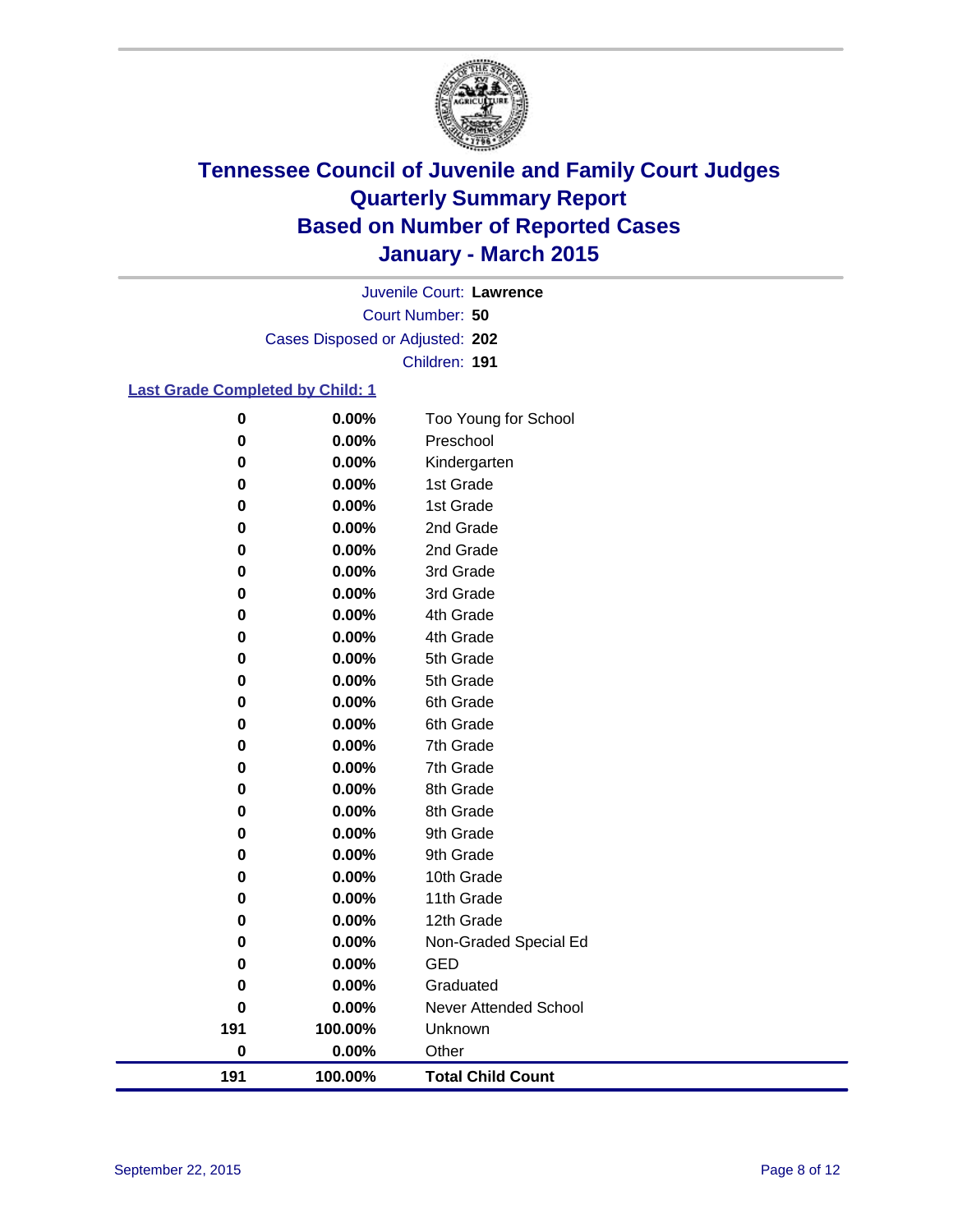

| Juvenile Court: Lawrence |                                         |                                                                                        |  |  |  |
|--------------------------|-----------------------------------------|----------------------------------------------------------------------------------------|--|--|--|
|                          |                                         | Court Number: 50                                                                       |  |  |  |
|                          | Cases Disposed or Adjusted: 202         |                                                                                        |  |  |  |
|                          |                                         | Children: 191                                                                          |  |  |  |
|                          | <b>Enrolled in Special Education: 1</b> |                                                                                        |  |  |  |
| 0                        | $0.00\%$                                | Yes                                                                                    |  |  |  |
| 0                        | $0.00\%$                                | No                                                                                     |  |  |  |
| 191                      | 100.00%                                 | Unknown                                                                                |  |  |  |
| 191                      | 100.00%                                 | <b>Total Child Count</b>                                                               |  |  |  |
|                          |                                         | One objet could be counted in multiple estegation verify accuracy of your courtie data |  |  |  |

<sup>1</sup> One child could be counted in multiple categories, verify accuracy of your court's data

| <b>Action Executed By: 1</b> |
|------------------------------|
|------------------------------|

| 217 | 100.00%  | Judge                     |
|-----|----------|---------------------------|
| 0   | 0.00%    | Magistrate                |
| 0   | $0.00\%$ | <b>YSO</b>                |
| 0   | $0.00\%$ | Other                     |
| 0   | $0.00\%$ | Unknown                   |
| 217 | 100.00%  | <b>Total Action Count</b> |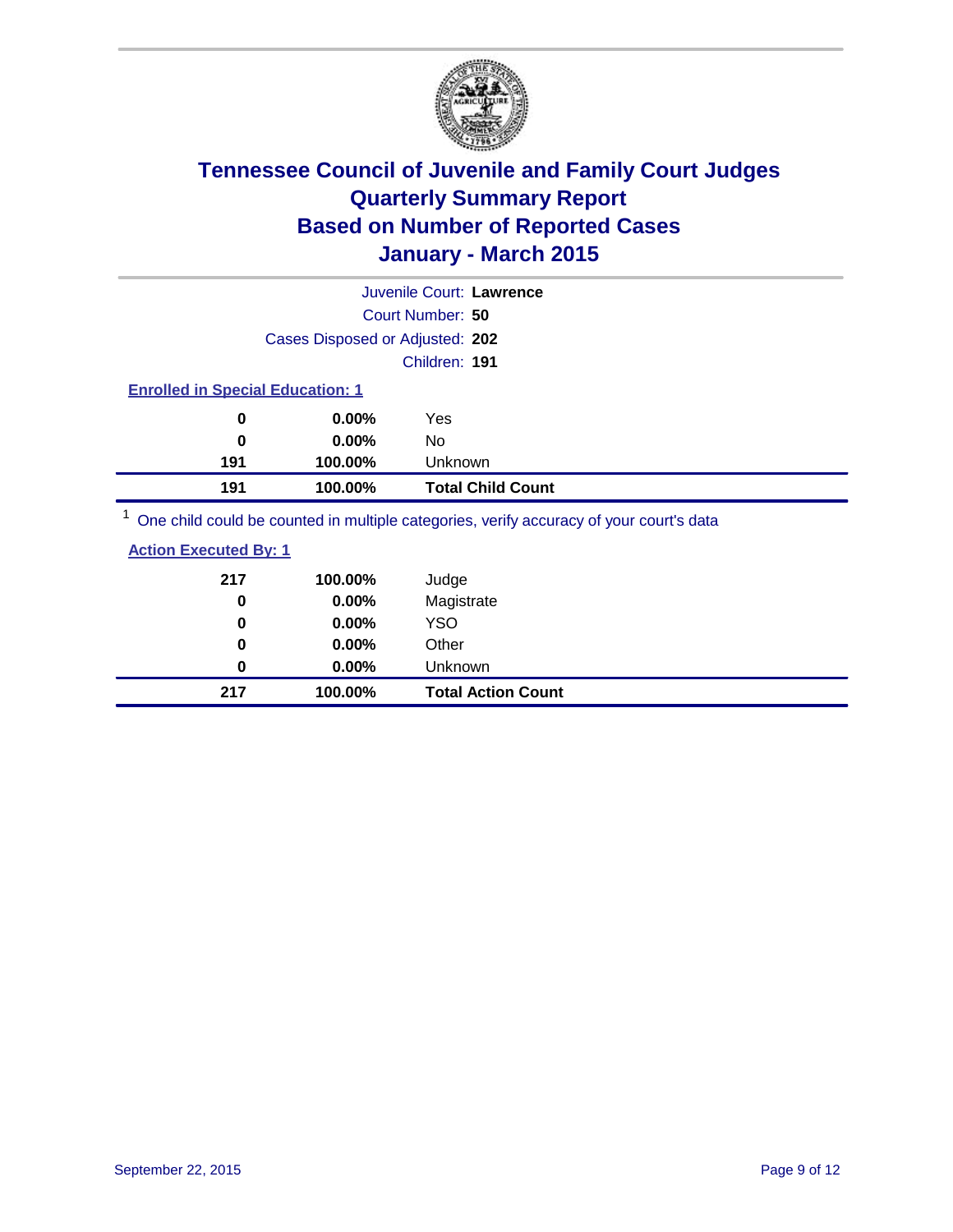

Court Number: **50** Juvenile Court: **Lawrence** Cases Disposed or Adjusted: **202** Children: **191**

### **Formal / Informal Actions: 1**

| 67  | 30.88%   | Dismissed                                        |
|-----|----------|--------------------------------------------------|
|     | 0.46%    | Retired / Nolle Prosequi                         |
| 6   | 2.76%    | <b>Complaint Substantiated Delinquent</b>        |
|     | 0.46%    | <b>Complaint Substantiated Status Offender</b>   |
|     | 0.46%    | <b>Complaint Substantiated Dependent/Neglect</b> |
| 0   | $0.00\%$ | <b>Complaint Substantiated Abused</b>            |
| 0   | $0.00\%$ | <b>Complaint Substantiated Mentally III</b>      |
|     | 0.46%    | Informal Adjustment                              |
| 0   | $0.00\%$ | <b>Pretrial Diversion</b>                        |
| 0   | $0.00\%$ | <b>Transfer to Adult Court Hearing</b>           |
| 0   | $0.00\%$ | Charges Cleared by Transfer to Adult Court       |
| 0   | $0.00\%$ | Special Proceeding                               |
|     | 0.46%    | <b>Review Concluded</b>                          |
| 120 | 55.30%   | Case Held Open                                   |
| 19  | 8.76%    | Other                                            |
| 0   | $0.00\%$ | Unknown                                          |
| 217 | 100.00%  | <b>Total Action Count</b>                        |

<sup>1</sup> If different than number of Referral Reasons (217), verify accuracy of your court's data.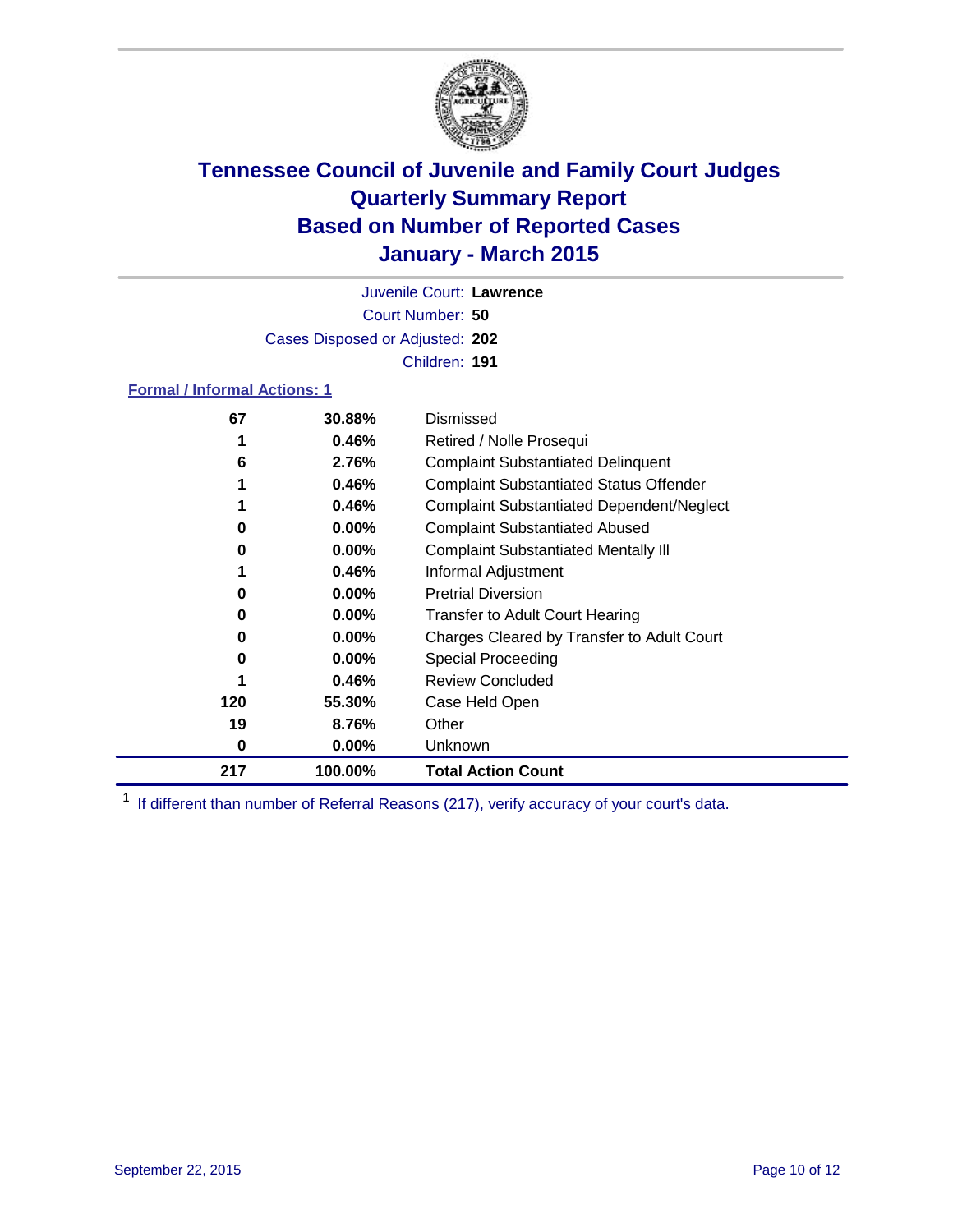

|                       |                                 | Juvenile Court: Lawrence                              |
|-----------------------|---------------------------------|-------------------------------------------------------|
|                       |                                 | Court Number: 50                                      |
|                       | Cases Disposed or Adjusted: 202 |                                                       |
|                       |                                 | Children: 191                                         |
| <b>Case Outcomes:</b> |                                 | There can be multiple outcomes for one child or case. |
| 68                    | 33.66%                          | <b>Case Dismissed</b>                                 |
| 3                     | 1.49%                           | Case Retired or Nolle Prosequi                        |
| 0                     | 0.00%                           | Warned / Counseled                                    |
| 109                   | 53.96%                          | Held Open For Review                                  |
| 0                     | 0.00%                           | Supervision / Probation to Juvenile Court             |
| 0                     | 0.00%                           | <b>Probation to Parents</b>                           |
| 0                     | 0.00%                           | Referral to Another Entity for Supervision / Service  |
| 0                     | 0.00%                           | Referred for Mental Health Counseling                 |
| 0                     | 0.00%                           | Referred for Alcohol and Drug Counseling              |
| 0                     | 0.00%                           | <b>Referred to Alternative School</b>                 |
| 0                     | 0.00%                           | Referred to Private Child Agency                      |
| 0                     | 0.00%                           | Referred to Defensive Driving School                  |
| 0                     | 0.00%                           | Referred to Alcohol Safety School                     |
| 0                     | 0.00%                           | Referred to Juvenile Court Education-Based Program    |
| 0                     | 0.00%                           | Driver's License Held Informally                      |
| 0                     | 0.00%                           | <b>Voluntary Placement with DMHMR</b>                 |
| 0                     | 0.00%                           | <b>Private Mental Health Placement</b>                |
| 0                     | 0.00%                           | Private MR Placement                                  |
| 0                     | 0.00%                           | Placement with City/County Agency/Facility            |
| 0                     | 0.00%                           | Placement with Relative / Other Individual            |
| 6                     | 2.97%                           | Fine                                                  |
| 0                     | 0.00%                           | <b>Public Service</b>                                 |
| 0                     | 0.00%                           | Restitution                                           |
| 0                     | 0.00%                           | <b>Runaway Returned</b>                               |
| 0                     | 0.00%                           | No Contact Order                                      |
| 0                     | 0.00%                           | Injunction Other than No Contact Order                |
| 0                     | 0.00%                           | <b>House Arrest</b>                                   |
| 0                     | 0.00%                           | <b>Court Defined Curfew</b>                           |
| 0                     | 0.00%                           | Dismissed from Informal Adjustment                    |
| 0                     | 0.00%                           | <b>Dismissed from Pretrial Diversion</b>              |
| 2                     | 0.99%                           | Released from Probation                               |
| 0                     | 0.00%                           | <b>Transferred to Adult Court</b>                     |
| 0                     | 0.00%                           | <b>DMHMR Involuntary Commitment</b>                   |
| 0                     | $0.00\%$                        | <b>DCS Commitment - Determinate</b>                   |